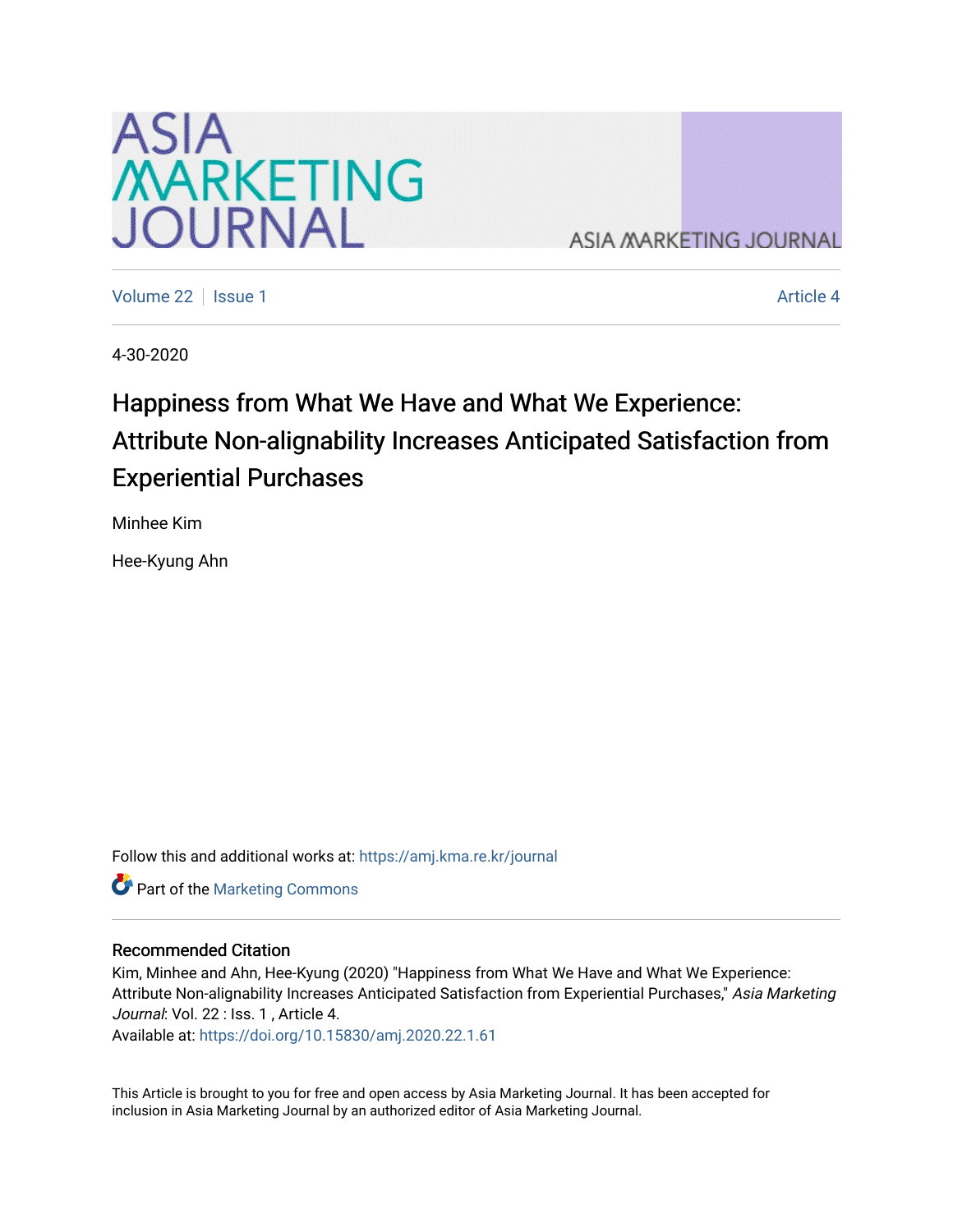# Happiness from What We Have and What We Experience: Attribute Non-alignability Increases Anticipated Satisfaction from Experiential Purchases

Minhee Kim\* Hee-Kyung Ahn\*\*

This research examines how processing type and alignability moderate the effect of product type on satisfaction (i.e., happiness). It is well known that there are two types of processing―deliberative and intuitive processing. Based on the previous literature that the intuitive processing is compatible with experiential purchases and the deliberative processing is fit with material purchase, the current research demonstrates that processing type moderates the effect of product type on happiness. Moreover, we hypothesize that alignability moderates the effect of product type on anticipated satisfaction. As expected, participants in the intuitive processing condition reported greater happiness from their experiential purchases than material purchases. However, in the deliberative processing condition, there was no significant difference between happiness levels from material and experiential purchases. Furthermore, when the attributes of choice options were presented in a non-alignable manner, participants reported greater anticipated satisfaction from experiential purchases than from material purchases. However, this difference disappeared when attributes were presented in an alignable manner. Finally, we propose 'choice process' satisfaction as a potential mediator of the moderating effect of processing type on the relationship between product type and (anticipated) satisfaction.

Keywords: material purchase, experiential purchase, deliberative processing, intuitive processing, alignability, choice process satisfaction, happiness

<sup>\*</sup> Master in Marketing, Graduate School of Business Administration, Hanyang University (kmh0309@gmail.com)

<sup>\*\*</sup> Assistant Professor of Marketing, School of Business, Hanyang University (hkahn@hanyang.ac.kr), Corresponding Author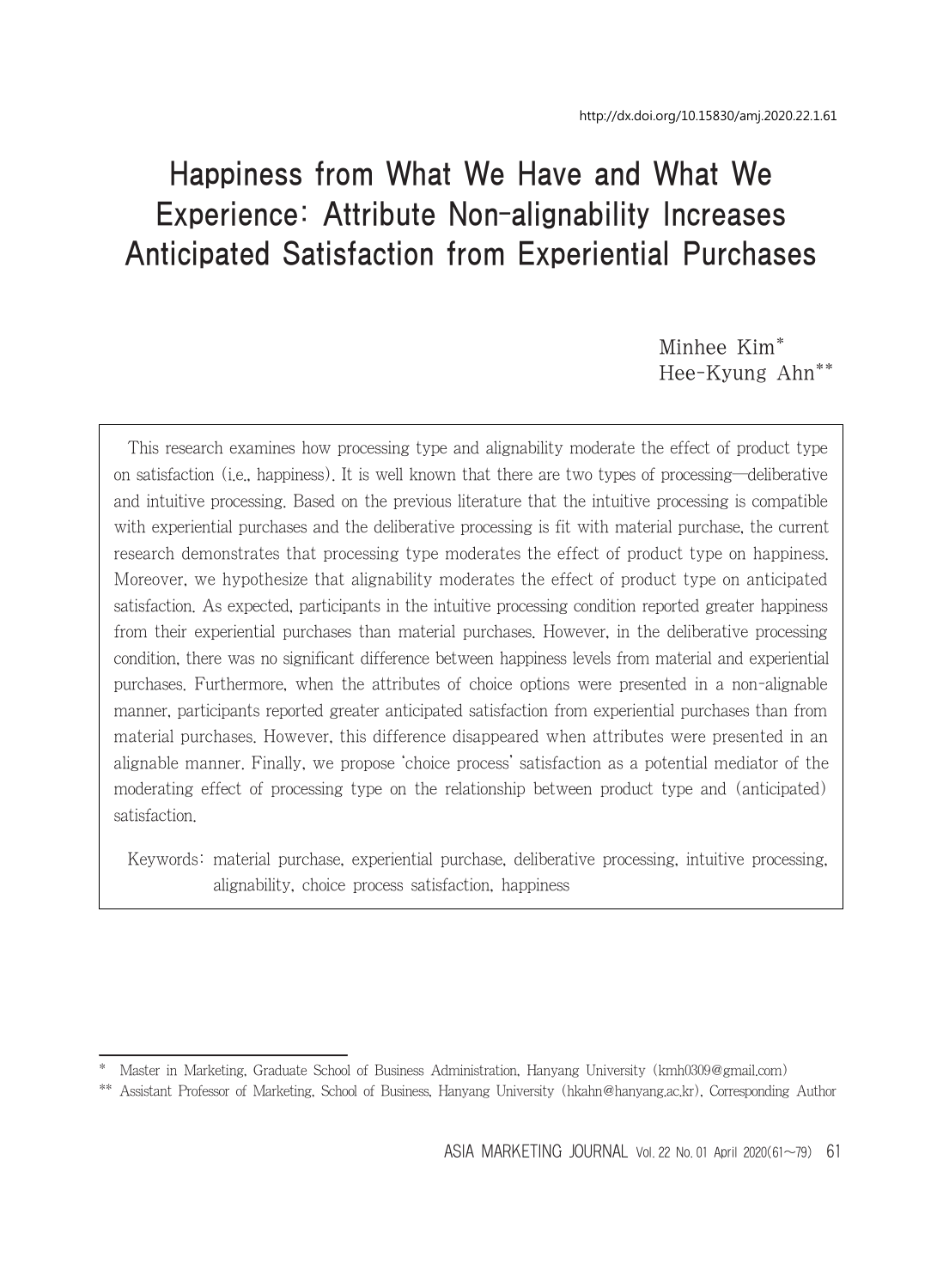Consumers buy various types of products, and the types of products can be defined in many ways. One way to define product types can be based on the distinction between material and experiential products. Consumers can easily compare different material products, which are tangible. Conversely, experiential products are intangible and difficult to be compared among alternatives (Carter and Gilovich 2010). Because of these innate characteristics, purchasing a tumbler (i.e., material purchase) is different from buying a movie ticket (i.e., experiential purchase). Although both purchases could render a consumer happy, a specific product type may be compatible with a specific processing type (i.e., deliberative or intuitive) (Gallo et al. 2017).

It has long been debated as to whether deliberation or intuition would lead to greater satisfaction from consumers' choices and judgments. Researchers on the deliberative side of the argument have claimed that consumers generally deliberate and compare alternatives when they make a decision (Langer 1989; Rottenstreich, Sood, and Brenner 2007; Simonson 2005). Moreover, people tend to be dissatisfied with purchases made without deliberation (Rook 1987; Rook and Hoch 1985). This represents a traditional view of consumer decision making. Recent research, however, has shed light on the intuitive side of the argument, such that humans, limited with their cognitive capacity, would be more satisfied when they do not deliberate. Several studies have substantiated

this view (Brenner, Rottenstreich, and Sood 1999; Dijksterhuis and Van Olden 2006; Wilson et al. 1993). One of the attempts to reconcile these seemingly opposite views in the previous research was to incorporate product type with processing type (Gallo et al. 2017).

Extending the previous work (Gallo et al. 2017), we investigate that consumers are more satisfied with their purchases when they deliberately choose material products than experiential products. By contrast, we demonstrate that consumers feel happier when they intuitively choose experiential products than material products (see Gallo et al. 2017). Whereas marketers can manage the types of products that they provide, it is difficult for them to control a consumer's mental process. That is, investigating the moderating effect of processing type on the relationship between product type and satisfaction alone may not be sufficient to suggest meaningful managerial implications for marketers. Thus, we propose the moderating role of alignability on the relationship between product type and anticipated satisfaction. Alignability can be defined as a way how attributes of products are presented to consumers. This alignability concept is quite useful for marketers to execute marketing tactics in the real world. Alignable attributes are common attributes among options, and consumers can directly and easily compare choice options having alignable attributes. Non-alignable attributes are unique for one option. As a result, it is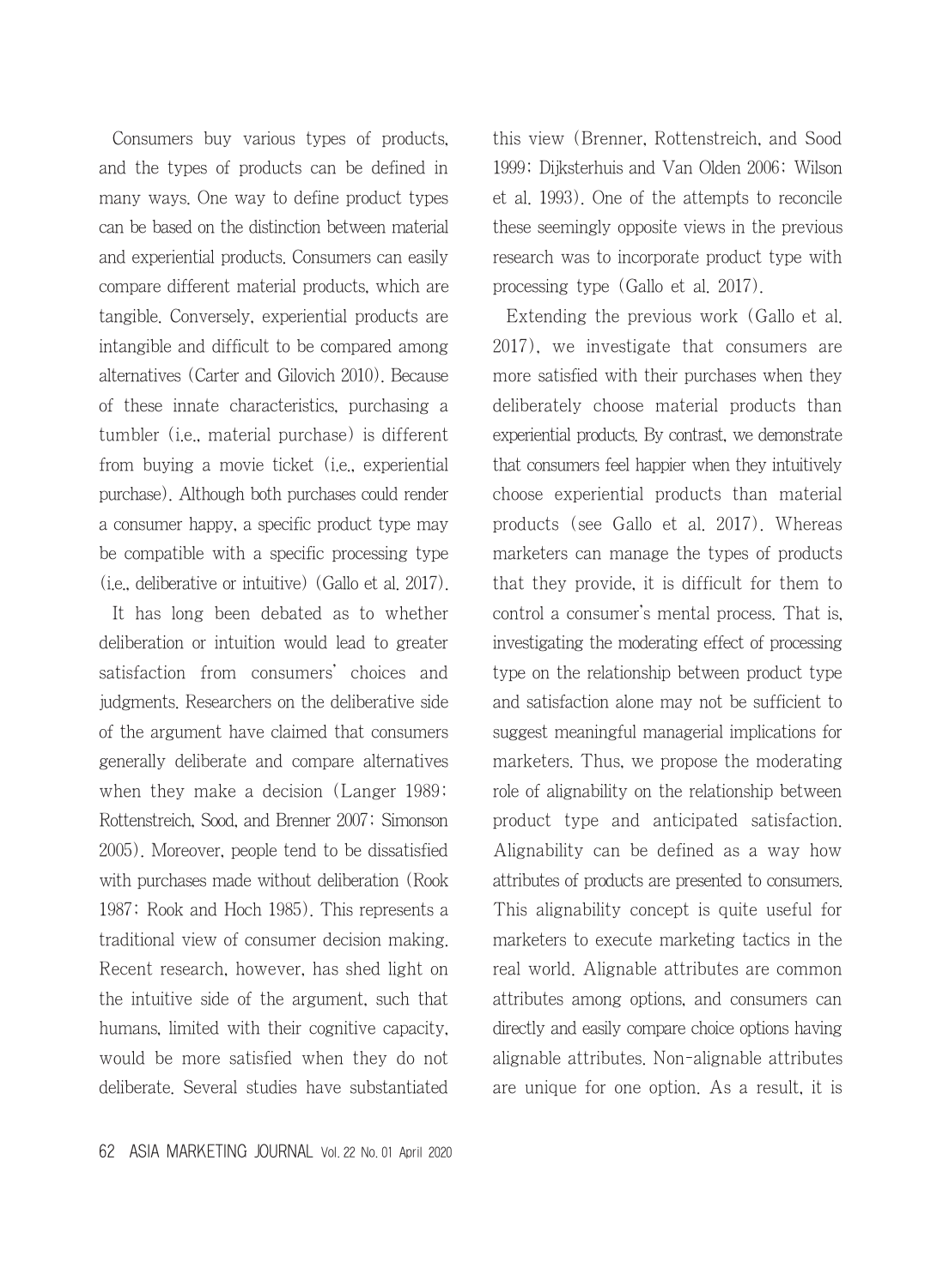difficult for consumers to compare alternatives having non-alignable attributes (Sun, Keh, and Lee 2012; Zhang and Fitzsimons 1999; Zhang and Markman 1998). We expect that alignable attributes may be fit with material products since alignable attributes can be compared easily among options. On the other hand, experiential products, by their nature, may have more non-alignable attributes.

Finally, we propose choice process satisfaction as a potential mediator. Although Gallo et al. (2017) uncovered the relationship between processing type and product type, they did not explain the exact mechanism why material products have better fit with deliberation and experiential products are associated with intuition. We investigate whether choice process satisfaction mediates the moderating effect of processing type on the relationship between product type and (anticipated) satisfaction. We expect that people experience greater choice process satisfaction when they choose material products deliberatively and experiential products intuitively, and thus, consumers are more satisfied with their chosen option.

# Ⅰ. Theoretical Background

# 1.1 Happiness from Material and Experiential Products

There are many criteria that can be used to

categorize what people purchase and consume. Various types of products can be defined based on consumers' goals, intentions, and many other characteristics: hedonic or utilitarian goods (Dhar and Wertenbroch 2000), luxury or necessity products (Kivetz and Simonson 2002), and affect-rich or affect-poor options (Rottenstreich and Hsee 2001). In pursuit of happiness, the distinction between material and experiential purchases is quite useful. This distinction is based on consumers' intentions when investing in their happiness (Van Boven and Gilovich 2003). Material purchases refer to "those made with the primary intention of acquiring a material good: a tangible object that is kept in one's possession" (Van Boven and Gilovich 2003). Such products include laptops, tumblers, desks, and chairs. Experiential purchases refer to "those made with the primary intention of acquiring a life experience: an event or series of events that one lives through" (Van Boven and Gilovich 2003). Experiential products are not tangible and associated with events (Nicolao, Irwin, and Goodman 2009). Examples include movies, trips, camping, and concerts.

According to Van Boven and Gilovich (2003), people derive more enjoyment from experiential purchases than from material purchases. When participants were asked to describe either the most recent experiential purchase or the most recent material purchase, they indicated that the recent experiential purchase made them happier than the recent material purchase.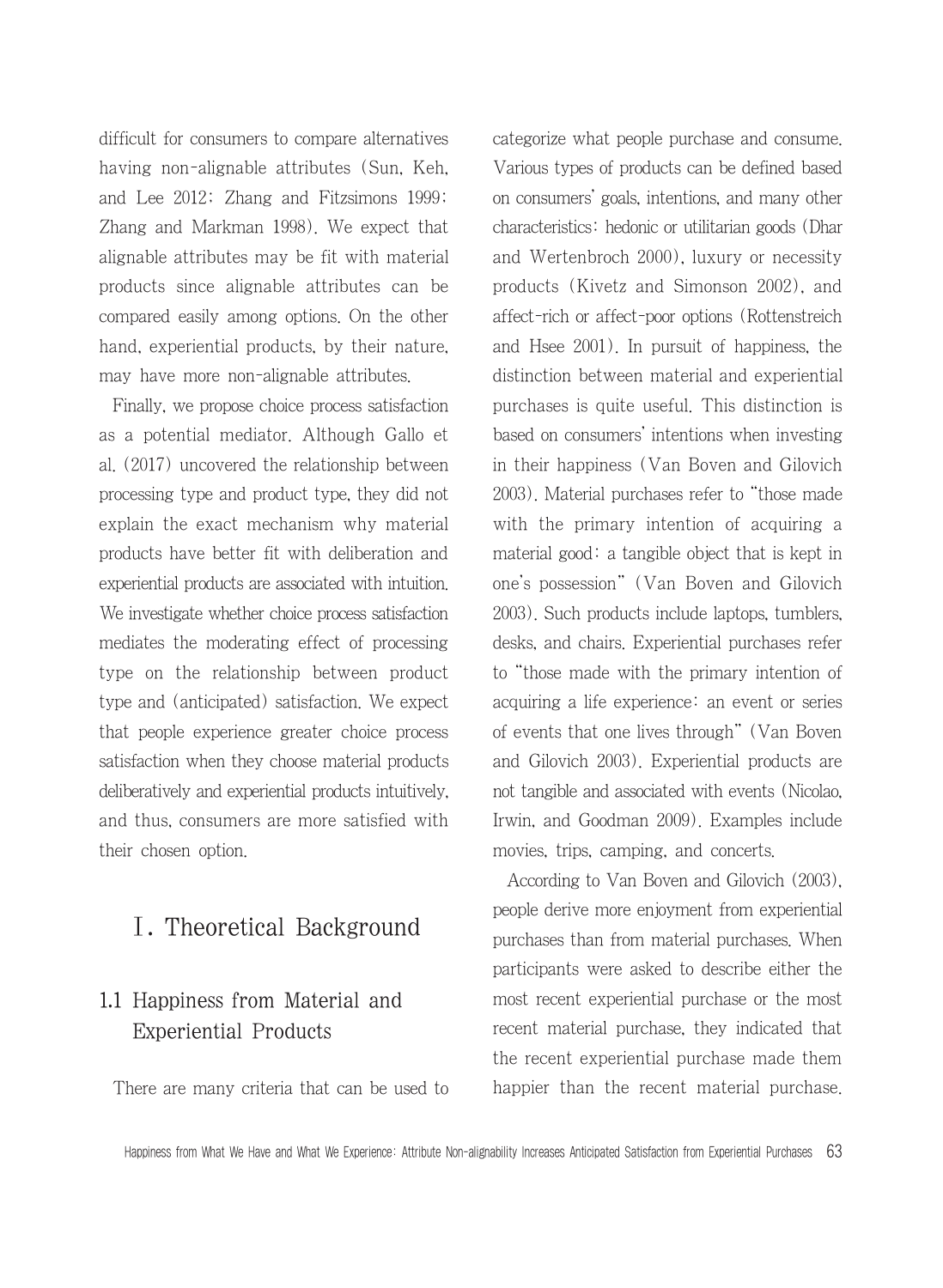Previous studies have explained reasons why people feel happier from experiential purchases than material purchases. First, comparability among alternatives can be a reason. Material products are easy to be compared featureby-feature, whereas experiential products are difficult to be compared. The ease with comparisons among possessions makes people simply unhappy (Carter and Gilovich 2010).

Second, material products are interchangeable with other material substitutes and thus, consumers can easily think of other options even after their choice. Once consumers think of substitutes of their choice, those who purchase material products are more likely to feel dissatisfied (Rosenzweig and Gilovich 2012). On the other hand, experiential products are unique and hardly interchangeable one another. Thus, consumers rarely think of other experiential substitutes. As a result, consumers feel happier from their own experiential purchases than from material purchases (Rosenzweig and Gilovich 2012).

Finally, experiential products can be shared with others (Kumar and Gilovich 2015). People talk about their unique experiences with others and these shared experiences make people happy. However, this happiness from communicating with other individuals is limited to experiential purchases since material products may not have many vivid stories to talk about compared to experiential products (Kumar and Gilovich 2015). Due to these innate characteristics of

64 ASIA MARKETING JOURNAL Vol. 22 No. 01 April 2020

experiences and possessions, many researchers argue that experiences bring consumers greater happiness than possessions do.

Despite the evidence of greater happiness resulting from experiential over material purchases, several other researchers have investigated boundary conditions of the effect of purchase type on happiness. For instance, social class with the different levels of resources has been examined as a critical moderator (Lee, Hall, and Wood 2018). Lower-class participants with limited resources were happier from material purchases (or were equally happy from experiential and material purchases) whereas, higher-class participants with abundant resources were happier from experiential purchases than material purchases (Lee, Hall, and Wood 2018). Further, financial constraints shift consumers' preferences toward material products (rather than experiential products), which is due to an increased concern about the longevity of the purchase (Tully, Hershfield, and Meyvis 2015).

The premise of the current research is that not only product type but also processing type can affect consumer satisfaction. The next section explains the two types of processing and their effects on happiness.

# 1.2 Two Types of Processing (Deliberative Versus Intuitive) and Consumer Satisfaction

Even though previous researchers have used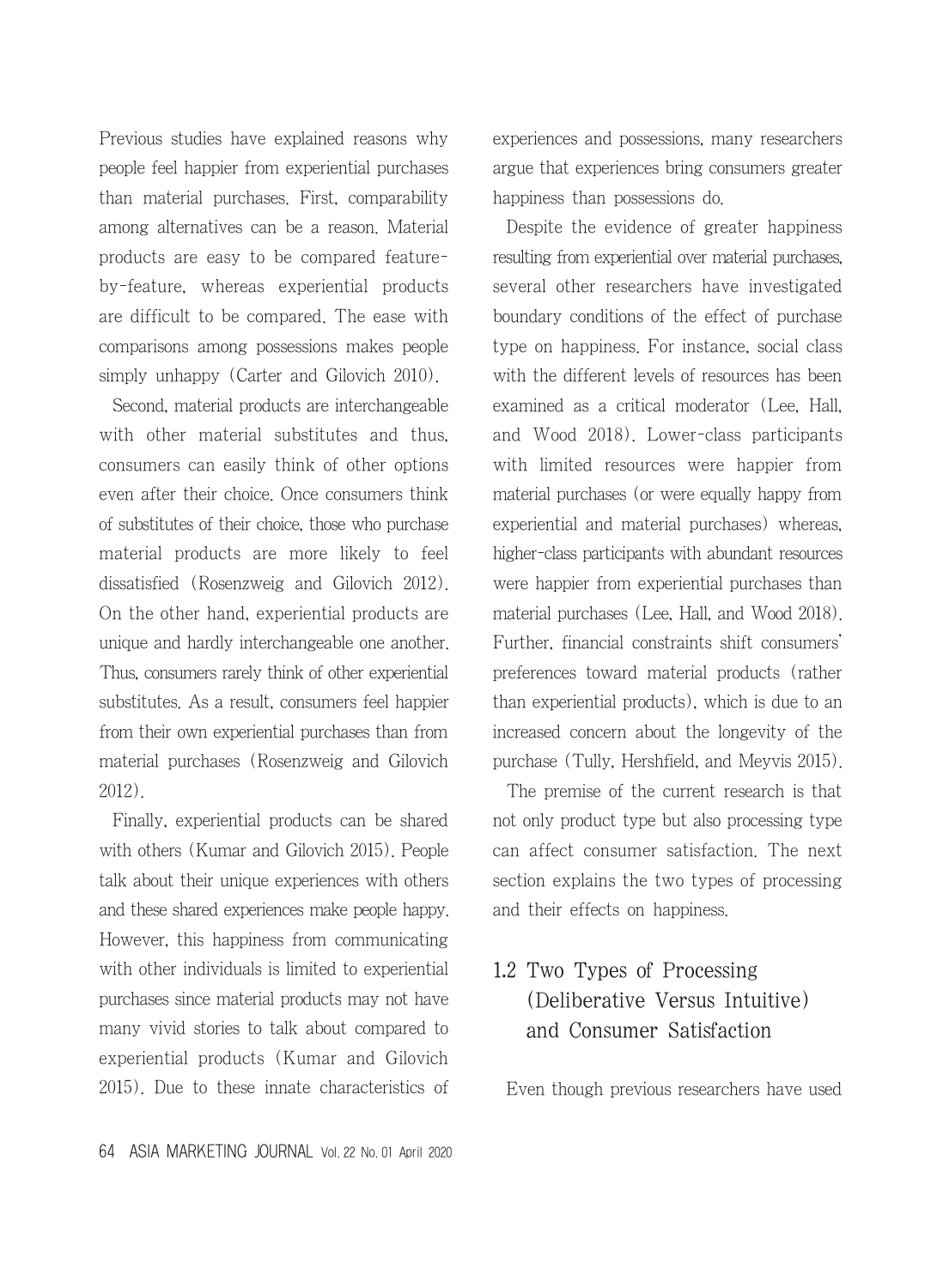different terminology in terms of mental processes of humans, researchers all have agreed that there are two types of processing: deliberative and intuitive processing. When people deliberate, they think deeply and exert significant cognitive capacity. This process is called System 2 (Kahneman 2003). System 2 is a slow and effortful process that is deliberately controlled (Kahneman 2003). Epstein (1994) called this deliberative process as a rational system. It is an analytic, logical system based on reasoning and is actively and consciously experienced (Epstein 1994). Other researchers have coined the term a 'cool' system (Metcalfe and Mischel 1999). All these researchers were essentially making the same argument that the deliberative process makes individuals think deeply.

Conversely, the intuitive process is automatic and requires little cognitive capacity (Kahneman 2003). When people do not deliberate, they follow their intuition. Therefore, no reason is needed. Kahneman (2003) called this process System 1. Other researchers have termed it an experiential system (Epstein 1994), and a 'hot' system (Metcalfe and Mischel 1999). Unlike the deliberative process, the intuitive process is fast, automatic, and effortless (Kahneman 2003; Stanovich and West 2000). It is also holistic, rapid and affective (Epstein 1994). Furthermore, the intuitive process is preconscious (Smith and DeCoster 2000) and simple (Metcalfe and Mischel 1999). This aforementioned research has demonstrated that humans have two types of mental process.

Although people use two types of mental process in decision making, a lot of previous research has assumed that humans generally deliberate and compare alternatives when they make a decision (Rottenstreich, Sood, and Brenner 2007; Simonson 2005). According to the utility theory, individuals should maximize their utility by attaining the best outcome through comparisons (Von Neumann and Morgenstern 1944). In accordance with this normative perspective of the utility theory, the previous research on decision making has demonstrated that consumers actively use their conscious thoughts and compare alternatives to achieve the best outcome (Huber, Payne, and Puto 1982; Kivetz and Simonson 2003; Simonson 2005).

Research on the deliberative side of the argument has demonstrated the benefits of deliberation. For example, when consumers made a decision relying on System 1 with little cognitive effort, they were likely to be fascinated by an unhealthy option (e.g., chocolate cake). However, when consumers relied on System 2 with plentiful cognitive resources, they were likely to choose a healthy option (e.g., fruit salad) (Rottenstreich, Sood, and Brenner 2007). Furthermore, when people are in a mindfulness (i.e. deliberative process) state, they actively think and use information. Thus, individuals can achieve a better outcome with mindfulness. However, mindlessness (i.e. intuitive process) is a state where individuals rarely think and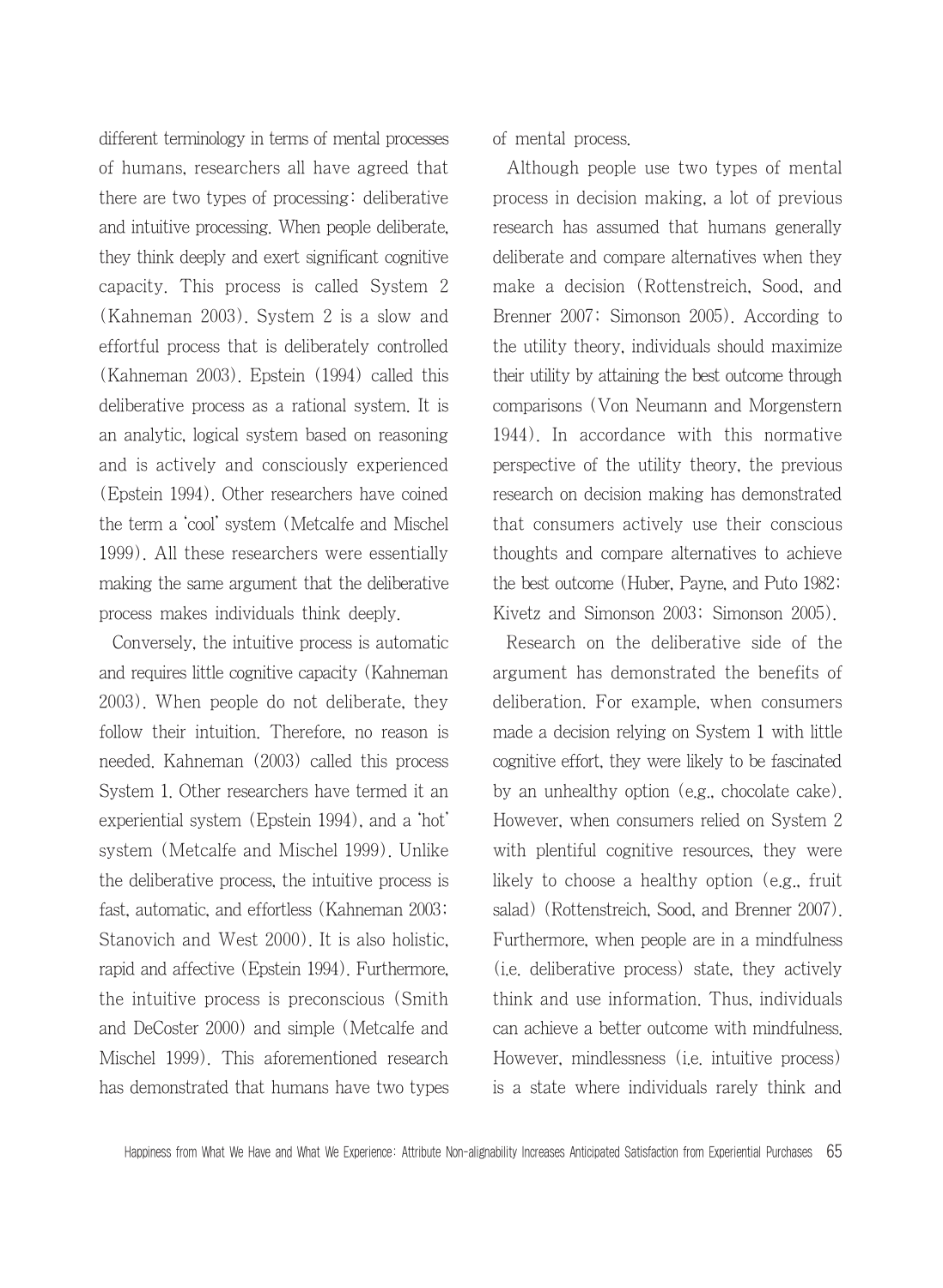use little information. This mindlessness state leads people to achieve a less desirable outcome (Langer 1989).

Conversely, some other studies have focused on the benefits of unconsciousness or intuition. Consumers often feel difficulty in verbalizing why they made the specific choice. When consumers reflected on their decisions while concocting a reason for choosing a particular option, they were generally less satisfied (Wilson et al. 1993). Similarly, consumers who had chosen a poster without deliberation were more satisfied with the poster (Dijksterhuis and Van Olden 2006) than those who with much deliberation. In a similar vein, other research has shown the disadvantages of the deliberative process. For example, excessive comparison led consumers to focus on inferior attributes of the alternatives (Brenner, Rottenstreich, and Sood 1999). Focusing on the inferior attributes made compared alternatives less attractive, which in turn made those alternatives less preferred.

Based on the mixed findings regarding the advantages and disadvantages of different mental processes, other researchers have tried to integrate two types of processing for a better understanding of consumer decision making. When people make a complex decision, individuals use both consciousness and unconsciousness to achieve a better outcome (Nordgren, Bos, and Dijksterhuis 2011). Conscious thoughts lead people to follow the rules and unconscious thoughts lead people to aggregate all the information without much attention (Dijksterhuis and Nordgren 2006; Nordgren, Bos, and Dijksterhuis 2011). Both precise rules and information aggregation are important in making a complex decision (Nordgren, Bos, and Dijksterhuis 2011).

Although much research has shown the benefits of the deliberative process and the intuitive process, the aforementioned findings may not be sufficient to understand when and how a specific mental processing can play a critical role on consumer satisfaction. The idea behind this research is that incorporating the types of processing with the product type may exert an effect on consumer satisfaction. Specifically, we expect that when a specific processing type is compatible (incompatible) with a specific product type, consumers are happy (less happy) from their purchases. The next section explains how processing type and product type can interplay with each other and affect consumer satisfaction.

## 1.3 Interaction between Product Type and Processing Type on Happiness

Much deliberation enables people to compare and evaluate alternatives thoroughly. Material products are tangible and easy to be compared one another (Carter and Gilovich 2010). The ease of comparisons among material products is likely to encourage the deliberative processing (Inbar, Cone, and Gilovich 2010). Consumers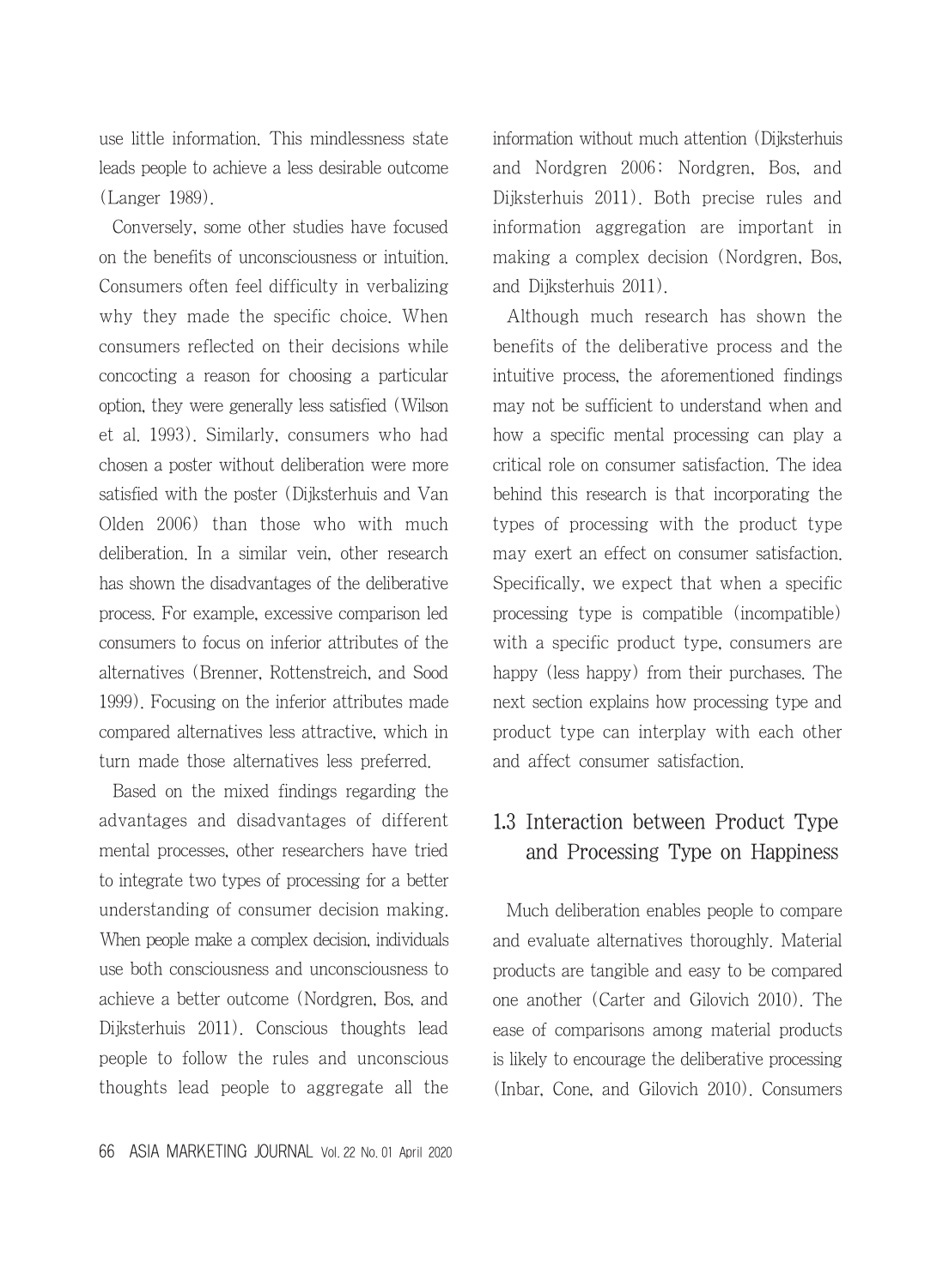are accustomed to comparing material products with deliberation. Thus, material purchases based on such sufficient comparisons and evaluations may lead people to be happy.

However, experiential products are intangible and difficult to be compared among alternatives by their nature (Carter and Gilovich 2010). This difficulty of comparisons among experiential products is likely to facilitate the intuitive, holistic processing (Inbar, Cone, and Gilovich 2010). Consumers are used to choosing experiential products with intuition, which in turn, makes people happy. Therefore, when people make a decision with deliberation, they are happier from material purchases than from experiential purchases. However, when making a decision with intuition, they feel happier from experiential purchases than from material purchases.

Based on the research conducted by Gallo et al. (2017), the present research examines whether processing type can moderate the effect of product type on satisfaction. Although Gallo et al. (2017) demonstrated that the deliberative processing is compatible with material purchases, whereas the intuitive processing is compatible with experiential purchases, they did not directly measure consumer happiness (satisfaction). In this research, we directly measure happiness of consumers who purchase different types of products using different processing types.

### H1: When making a decision with deliberation, people will be happier from material

purchases than from experiential purchases. However, when making a decision with intuition, they will be happier from experiential purchases than from material purchases.

## 1.4 Interaction between Product Type and Alignability on Satisfaction

Although it is important for marketing practitioners to examine the relationship between product type and processing type on consumer happiness, it is not easy for them to control a consumer's mental process. That is, examining the moderating effect of processing type on the relationship between product type and satisfaction may not be sufficient to suggest meaningful practical implications for marketers. The concept of alignability is considered as a novel moderator qualifying the effect of product type on satisfaction in the current research.

Alignability is the factor that determines how the attributes of options are presented to consumers. Alignable attributes are "common to both options", whereas non-alignable attributes are "unique to one option and absent in the other" (Sun, Keh, and Lee 2012; Zhang and Fitzsimons 1999; Zhang and Markman 1998). Marketers generally present attributes of products and brands in an alignable manner in various marketing settings. Under this circumstance, consumers can easily compare alternatives. The ease of comparisons among options having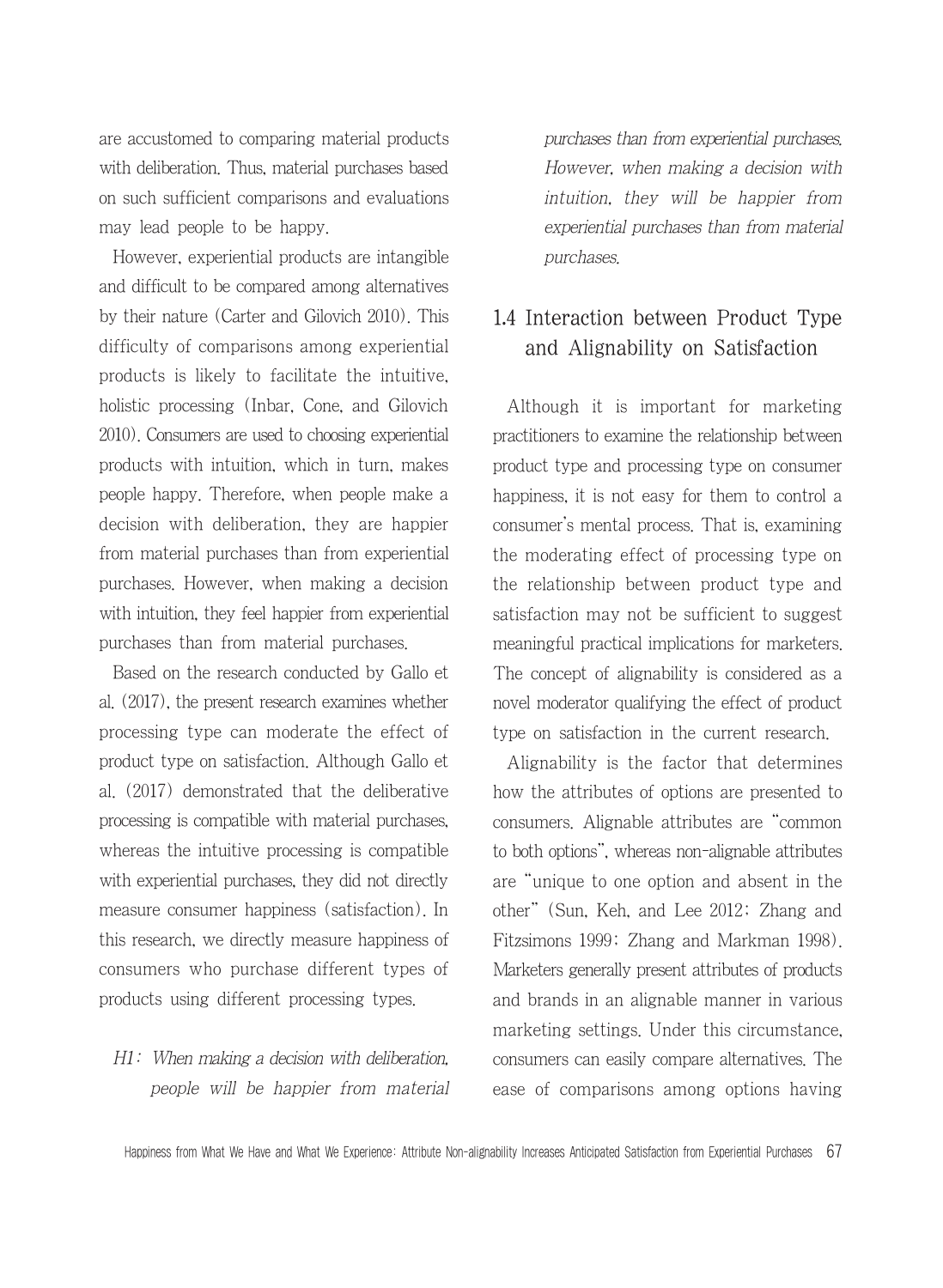alignable attributes leads individuals to feel satisfied with their choices regardless of product types.

Conversely, alternatives with non-alignable attributes are difficult to be compared (Sun, Keh, and Lee 2012; Zhang and Fitzsimons 1999; Zhang and Markman 1998). As we mentioned earlier, experiential products, by their nature, are intangible and hard to be compared (Carter and Gilovich 2010). Moreover, experiential products are unique and less interchangeable (Rosenzweigh and Gilovich 2012), which in turn may have more nonalignable attributes. Since consumers already acknowledge these innate characteristics of experiential purchases, consumers tend to choose experiential products which can meet their minimum standard by using the satisficing strategy (Carter and Gilovich 2010). In other words, consumers are already accustomed to choosing experiential products with the satisficing strategy, and thus, the non-alignable presentation of attributes may not have negative impact on consumer satisfaction from experiential purchases.

Unlike experiential products, material products are tangible and easy to be compared (Carter and Gilovich 2010). Due to these characteristics of material products, people want to maximize utility by attaining the best choice outcome when they choose material products (Carter and Gilovich 2010). As a result, consumers search more information and tend to engage in product comparison. However, when consumers confront the situation where the attributes of material products are presented in a non-alignable manner, they may not easily compare alternatives. Under this circumstance, people may have difficulty in maximizing. Thus, material purchases presented in the non-alignable format may have negative impact on choice satisfaction.

H2: When attributes of choice alternatives are presented in a non-alignable manner, people will have greater anticipated satisfaction from experiential purchases than from material purchases. However, when attributes of choice alternatives are presented in an alignable manner, this difference will disappear.

## 1.5 The Mediating Role of Choice Process Satisfaction

This research aims to examine why consumers feel happier from material purchases than from experiential purchases when choosing with deliberation, and happier from experiential purchases than from material purchases when choosing with intuition. To explain the reason behind, we focus on 'consumer choice process' and propose 'choice process satisfaction' as a potential mediator. Not only is the product outcome crucial to consumers, but the choice process is also important (Holbrook and Hirschman 1982; Mano and Oliver 1993). Choice process satisfaction is decision makers' satisfaction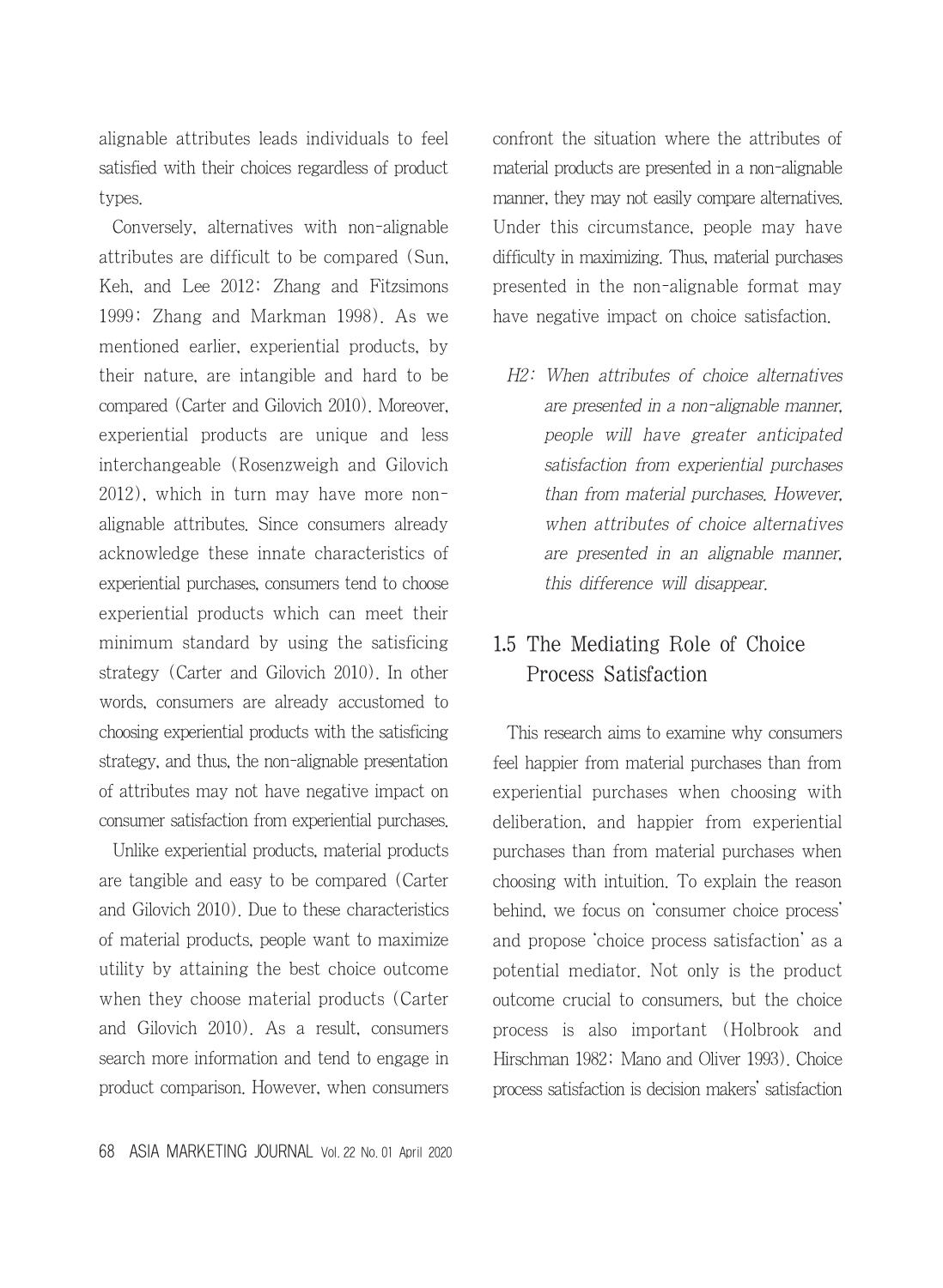with the decision process itself rather than the choice outcome (Zhang and Fitzsimons 1999). It is important to know whether consumers are satisfied with their choice process, because the negative choice process could generate negative feeling as a byproduct of the decisions (Zhang and Fitzsimons 1999).

Overall, people who want to maximize their utility search more information and tend to engage in comparison (Schwartz et al. 2002). Material products are tangible and easy to be compared one another. Comparisons among material products are likely to stimulate the deliberative processing (Inbar, Cone, and Gilovich 2010). Much deliberation enables people to use the maximizing strategy (i.e., maximizing process) when people purchase material products (Carter and Gilovich 2010). Therefore, when people choose material products deliberatively using the maximizing strategy (i.e., maximizing process), they may feel greater choice process satisfaction.

In choosing experiential products, however, consumers hardly maximize their utility by attaining the best outcome since they may have difficulty in comparing intangible experiential products (Carter and Gilovich 2010). That is, choosing experiential products may be more compatible with the satisficing strategy (satisficing process) (Carter and Gilovich 2010), which in turn requires relatively little deliberation. Little need of deliberation can naturally facilitate the intuitive, holistic processing (Inbar, Cone, and Gilovich 2010). Therefore, when consumers buy experiential products with intuition adopting the satisficing strategy, they may be satisfied with the choice process. In sum, we predict that individuals may have greater choice process satisfaction when they choose material products deliberatively and experiential products intuitively. As a result, they are more satisfied with their chosen option.

H3: Choice process satisfaction will mediate the moderating effect of processing type on the relationship between product type and anticipated satisfaction.

## Ⅱ. Study 1

This study examines the moderating role of processing type on the relationship between product type and happiness. In other words, it examines whether consumers in the deliberative (intuitive) processing condition feel happier after choosing a material (experiential) product than after choosing an experiential (material) product.

#### 2.1 Method and Procedure

A total of two hundred and forty participants were recruited from Prolific (92 female,  $M_{\text{age}} =$  $27.46$ , SD =  $4.37$ ). Participants were asked to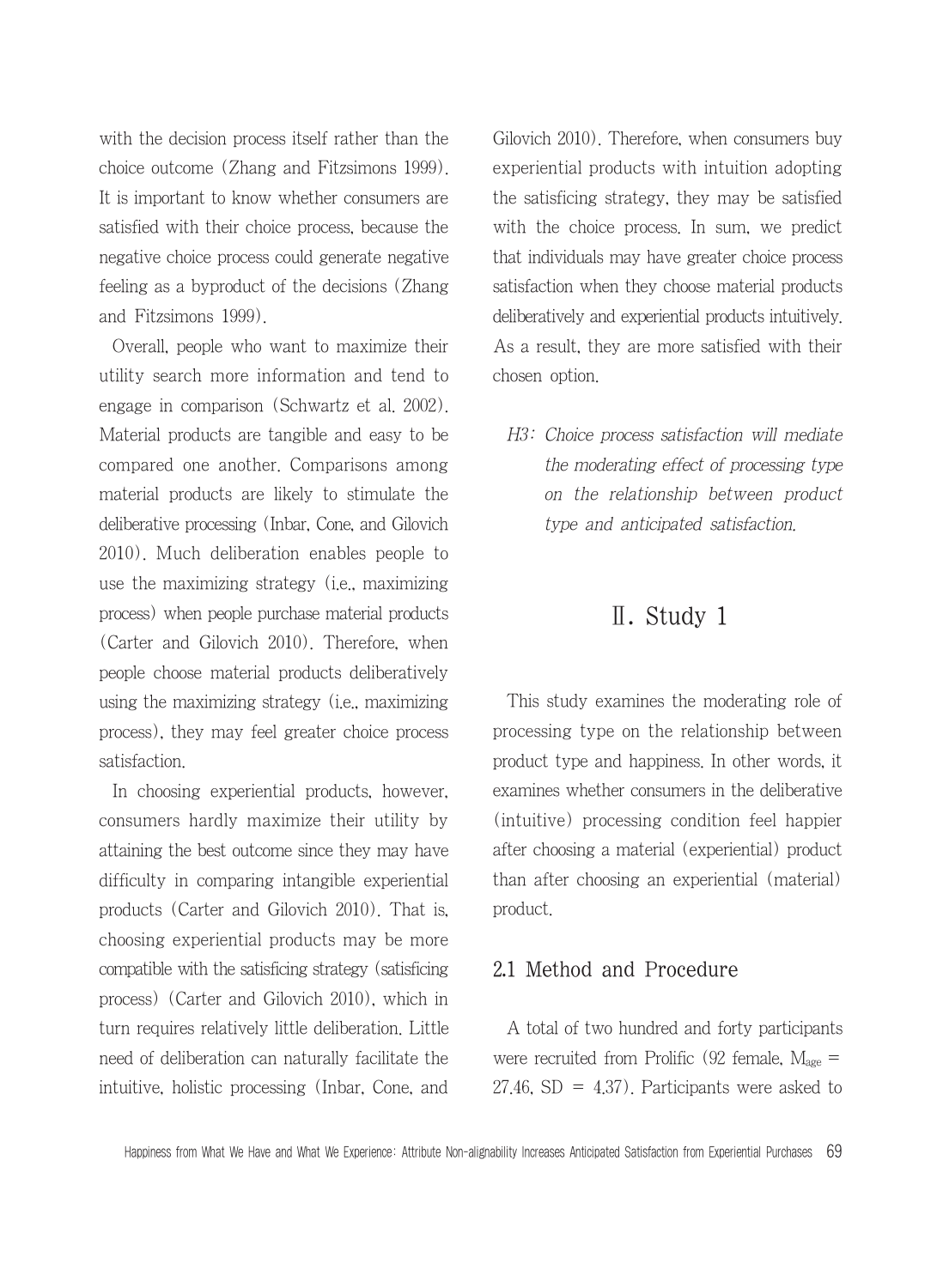describe either the most recent material purchase or the most recent experiential purchase they had made for more than \$100. As a part of instruction, the definition of either material purchases (i.e., spending money with the primary intention of acquiring a material possession) or experiential purchases (i.e., spending money with the primary intention of acquiring a life experience) was given (Van Boven and Gilovich 2003). In addition, we asked participants to describe their recent purchase based on either deliberation or intuition (Nordgren and Dijksterhuis 2009). A 2 (product type: material vs. experiential) x 2 (processing type: deliberative vs. intuitive) between-subjects design was used. For the material purchases with the deliberative processing, we asked participants the following:

Please describe the most recent material purchase you made more than \$100 with deliberation. This means you made the purchase based on hard thinking and reasons.

For the experiential purchases with the intuitive processing, we asked the following:

Please describe the most recent experiential purchase you made more than \$100 without deliberation. This means you made the purchase based on a gut feeling and first impression.

Next, participants then indicated how happy their purchase made them. They were asked, "When you think about this purchase, how happy does it make you?" which they answered on a 9-point scale ranging from 1 (not happy) to 5 (moderately happy) to 9 (extremely happy). Participants then reported brief demographic information.

#### 2.2 Results

Among two hundred forty participants, twenty-eight participants those who did not properly finish the recall task (e.g., "I have never in my life made a gut decision to buy one single item") were excluded from the analysis. Thus, two hundred and twelve participants were included in the analysis. As expected, there was a significant interaction between product type and processing type  $(F(1, 208))$  $= 3.77$ ,  $p = .05$ ; see Figure 1). Specifically, the respondents in the intuitive processing condition reported feeling much happier from an experiential purchase than from a material purchase  $(M_{\text{material}} = 7.04 \text{ vs. } M_{\text{experimental}} =$ 7.93;  $t(96) = 2.27$ ,  $p \langle .05$ ). Unlike previous studies, however, in the deliberative processing condition, participants' happiness from two product types was not significantly different  $(M_{\text{material}}= 7.5 \text{ vs. } M_{\text{experimental}}= 7.37; t(92) =$  $-36, p \nbrace{1}$ .

#### 2.3 Discussion

Study 1 confirmed the interaction between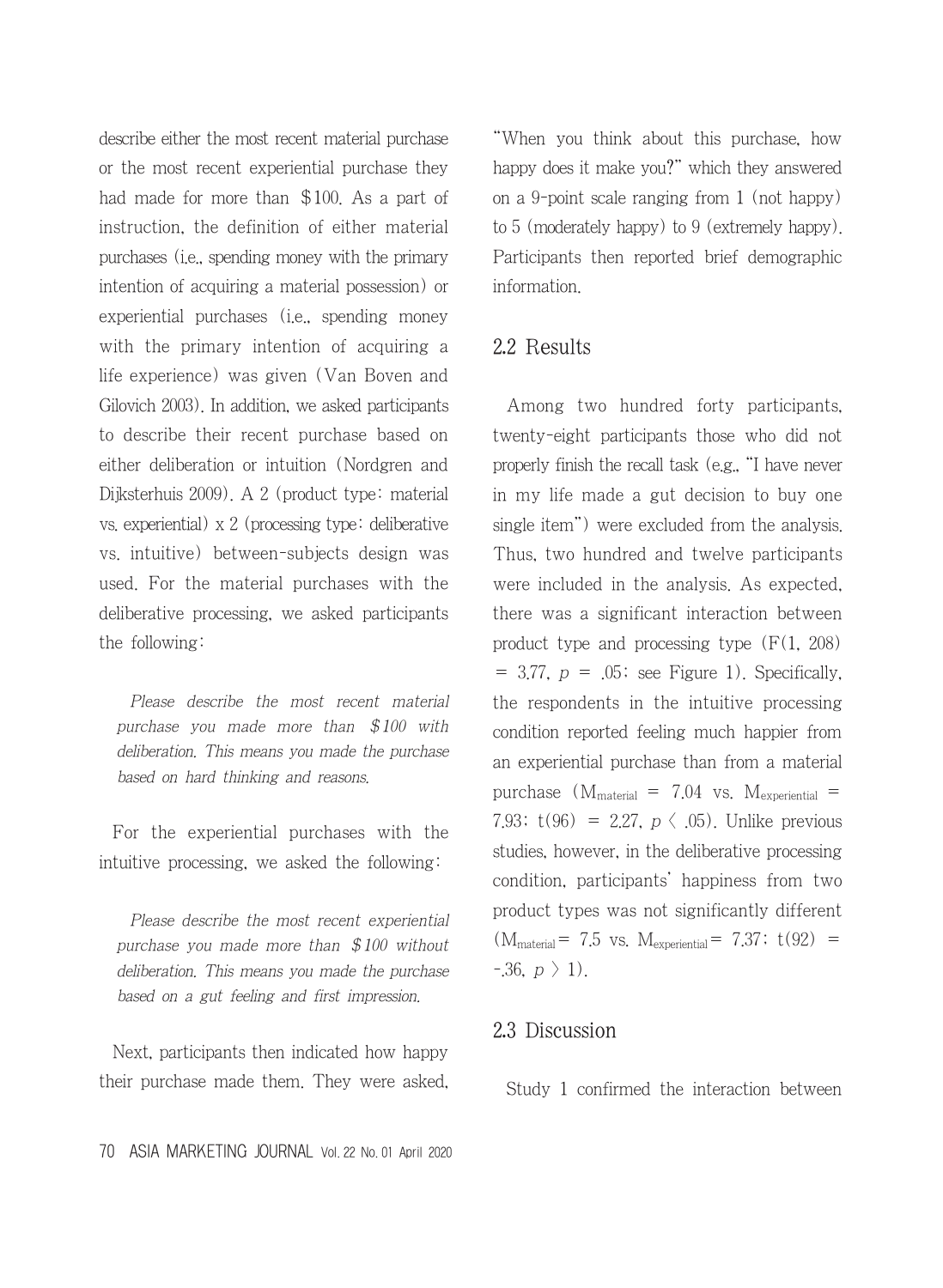

<Figure 1> Happiness as a Function of Processing Type and Product Type (Study 1)

product type and processing type on happiness (see Gallo et al. 2017). When consumers followed their intuition, they were happier from an experiential purchase than from a material purchase. However, when people deliberated, there was no difference between product types in terms of happiness. This no difference in the deliberative processing condition was unexpected. It might be possible that when consumers were asked to describe the most recent purchase based on deliberation, consumers might think that they had already made the best choice due to the previous deliberation regardless of product type.

## Ⅲ. Study 2

In Study 2, we test whether the effect of

product type on anticipated satisfaction can be moderated by alignability (two-way interaction between product type and alignability on anticipated satisfaction). In addition, we test whether choice process satisfaction mediate the moderating effect of processing type on the relationship between product type and anticipated satisfaction. A 2 (product type: material vs. experiential) x 2 (processing type: deliberative vs. intuitive)  $x$  2 (alignability: alignable vs. non-alignable) between-subjects design was used, and choice process satisfaction as a potential mediator was measured.

#### 3.1 Method and Procedure

A total of three hundred twenty participants were recruited from Prolific  $(176 \text{ female}, M_{\text{age}})$  $= 30.21$ , SD  $= 5.82$ ). First, participants were asked to perform a choice task with a specific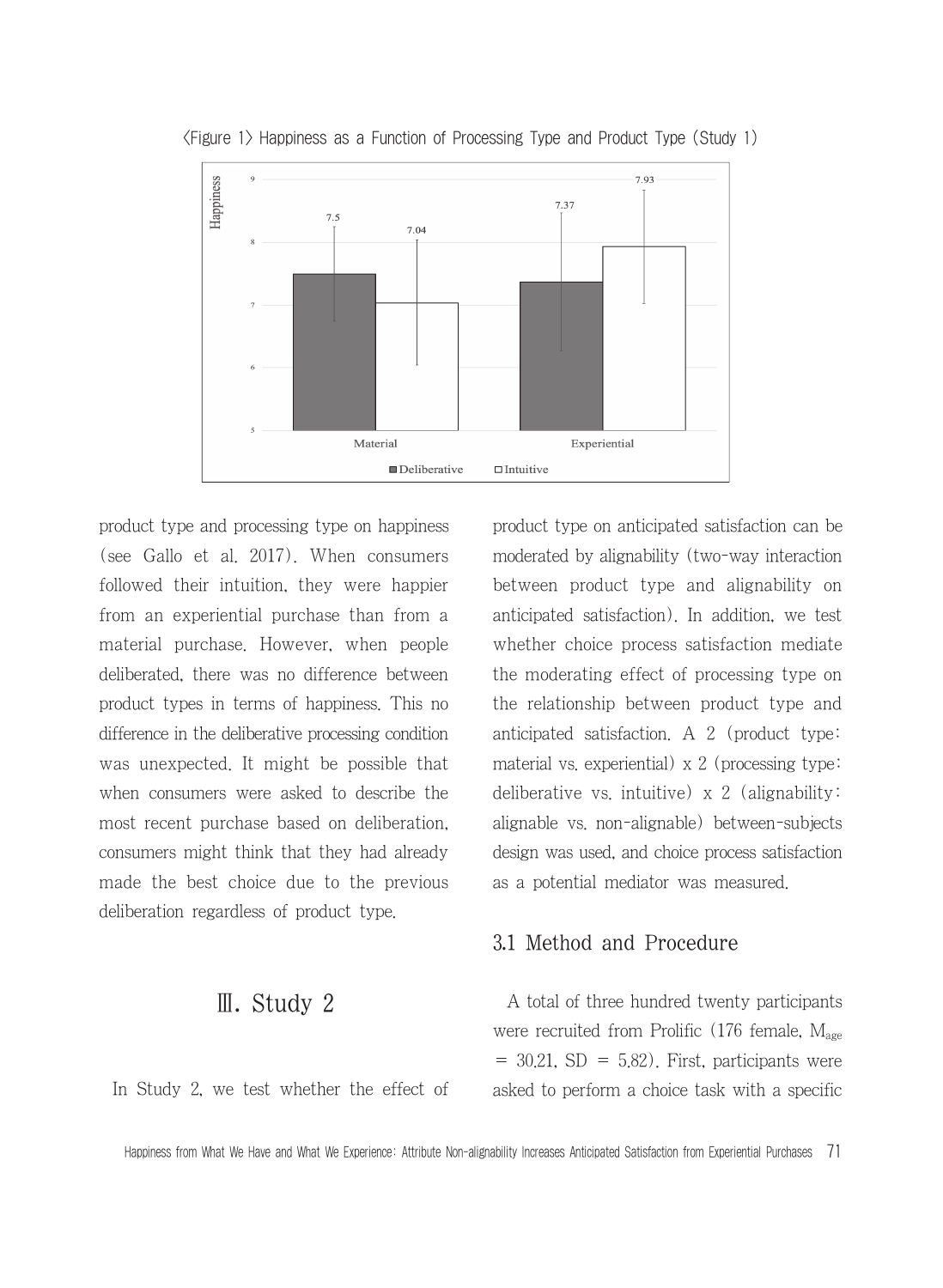instruction. In the deliberative processing condition, the instruction stated, "You should base your evaluations on analytical assessments. Ignore your feelings and first impressions. In doing so, we'd like you to think about these purchases carefully, take your time, and analyze the reasons for giving them specific values. Don't just go with initial judgments or gut feelings" (Gallo et al. 2017). Conversely, in the intuitive processing condition, the instruction stated, "Rely on your overall impression and feelings. Avoid analytical assessments. In doing so, we'd like you to make simple snap judgments and just go with your immediate gut feelings regarding the value of these purchases. Don't take any time to think them over or analyze" (Gallo et al. 2017).

Participants in the material condition were asked to choose between the two options of skincare product (i.e., material products), and participants in the experiential condition were asked to choose between the two options of facial massage. The skincare product and the facial massage used in this study share the same purpose of improving skin condition. However, these products are different in terms of consumers intentions when investing in their happiness (i.e., material and experiential purchases).

Alignability was manipulated as a display format of two options. In the alignable condition, two attributes of each product type were shown to participants (i.e., material condition:

benefit and texture, experiential condition: benefit and opening hours). These attributes were displayed in a table so that participants could easily compare them. In the non-alignable condition, all the attributes were different; thus, participants in the non-alignable condition were not able to compare the levels of attributes directly (see Appendix).

After the choice task, participants indicated their anticipated satisfaction on a 7-point scale. They were asked, "How satisfied are you likely to be with the chosen option?"  $(1 - "very$ dissatisfied," and  $7 =$  "very satisfied") (Shiv and Huber 2000). Regarding the measures of choice process satisfaction, we used the questionnaire in Zhang and Fitzsimons (1999). Participants were asked to answer a total of six questions using a 10-point scale  $(1 =$ "strongly agree," and  $10 =$  "strongly disagree"). These items were as follows: 1) I find the process of deciding which option to buy frustrating; 2) Several good options were available for me to choose between; 3) How satisfied or dissatisfied are you with your experience of deciding which option to choose?  $(1 =$  "extremely satisfied", and  $10 =$  "extremely" dissatisfied"); 4) I think the choice selection was good; 5) I would be happy to choose from the same set of options on my next purchase occasion; and 6) I find the process of deciding which option to buy interesting. Finally, participants provided demographic information.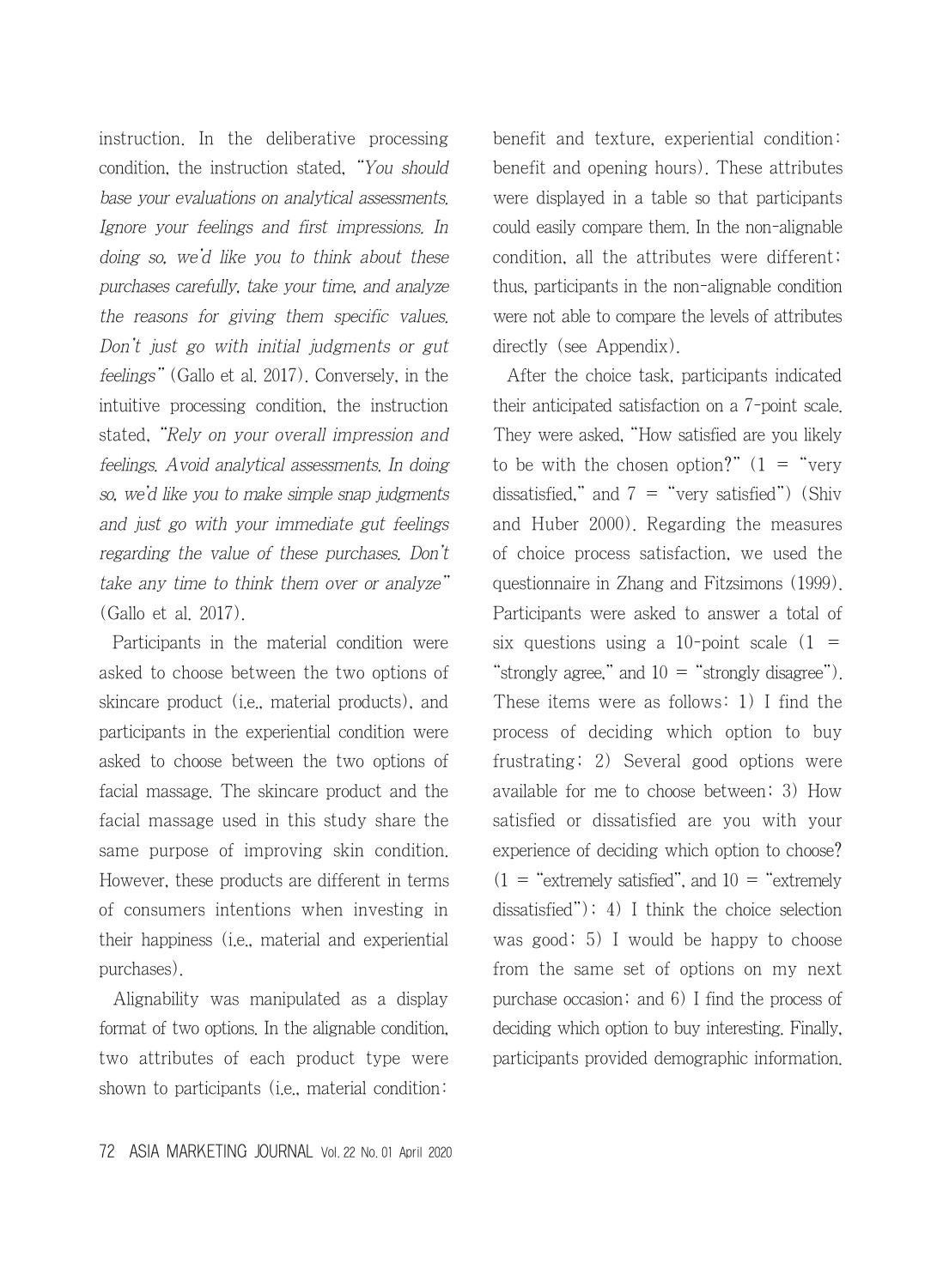#### 3.2 Results and Discussion

As a manipulation check for the product type, forty-three participants were recruited from Prolific (21 female,  $M_{\text{age}} = 26.98$ , SD = 4.81) as an independent sample. First, they were randomly assigned to the material or experiential condition. They were then asked to read the definition of material and experiential products and rate the extent to which the skincare product (or facial massage) was material (or experiential) on a 9-point scale  $(1 =$ "purely material", 9 = "purely experiential"). The respondents rated the skincare product as more material and the facial massage as more experiential ( $M_{\text{skincare}} = 3.29$  vs.  $M_{\text{massage}} = 7.36$ ;  $t(41) = 7.25, p \langle .001 \rangle$ ; therefore, the product type was successfully manipulated.

To examine the manipulation of processing type, a t-test was conducted. Participants in the deliberative processing condition spent more time on the survey than participants in the intuitive processing condition  $(M_{\text{deliberative}} = 249.78)$ seconds vs.  $M_{intuitive} = 181.22$  seconds;  $t(188)$  $= -2.65$ ,  $p \langle .01 \rangle$ . This meant that respondents in the deliberative processing condition thought deliberatively and spent more time choosing between the two options.

First, the two-way interaction between product type and alignability was tested by conducting an analysis of variance (ANOVA). There was a significant interaction between product type and alignability  $(F(1, 316) = 4.24, p \, \langle \, .05;$ see Figure 2). To determine the specific interaction between these two factors, a t-test was performed. When the attributes were displayed in the non-alignable manner, participants had lower anticipated satisfaction from the material purchase than from the experiential purchase  $(M_{\text{material}} = 4.99 \text{ vs. } M_{\text{experimental}} = 5.48$ ;



<Figure 2> Anticipated Satisfaction as a Function of Alignability and Product Type (Study 2)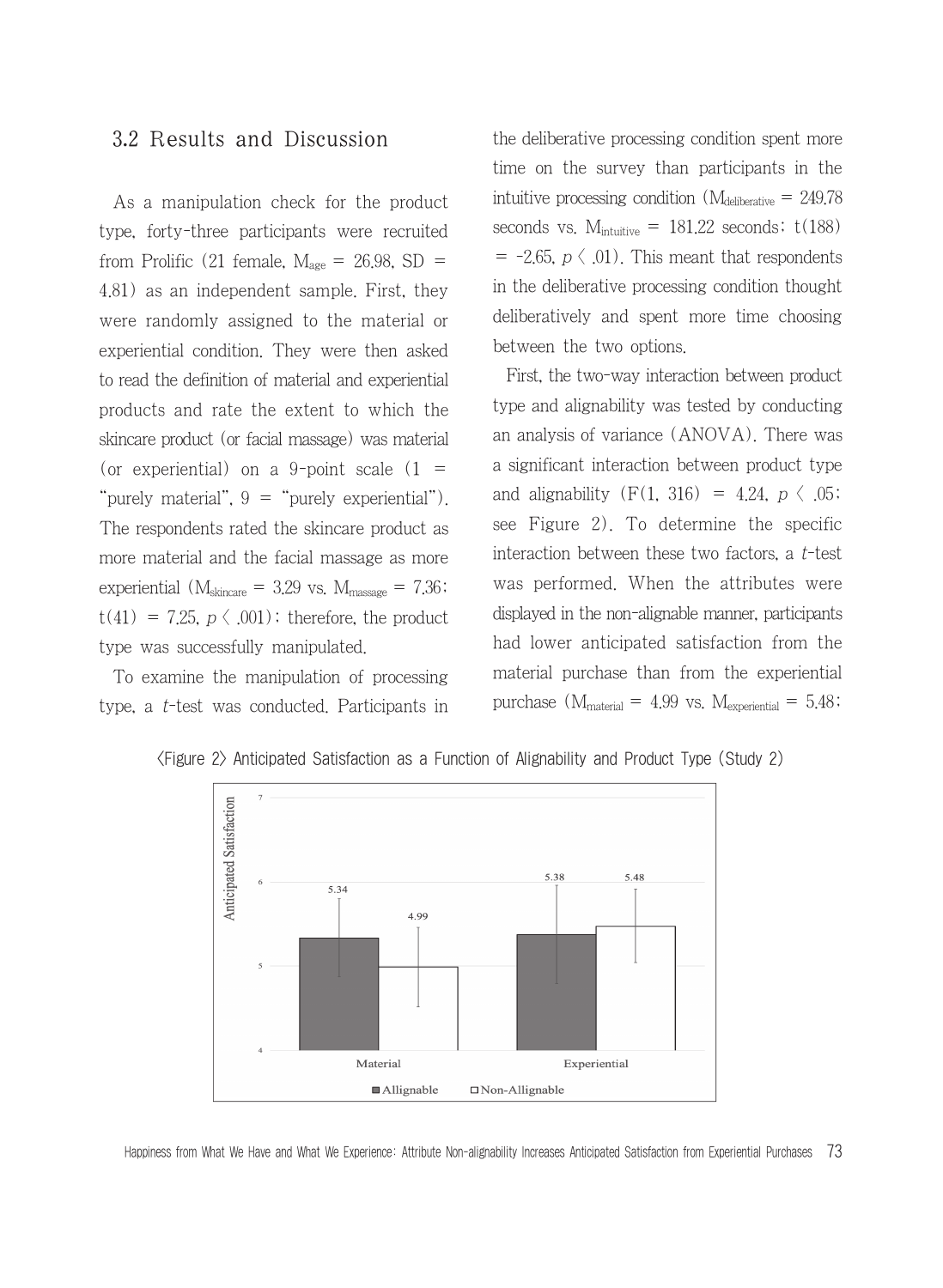$t(160) = 3.42$ ,  $p = .001$ ). However, when the attributes were displayed in the alignable manner, there was no difference between the material and experiential purchase in terms of anticipated satisfaction ( $M_{\text{material}} = 5.34$  vs.  $M_{\text{experimental}} = 5.38$ ;  $t(149) = .23, p > .1$ .

An ANOVA was then conducted to test the three-way interaction among product type, processing type, and alignability. There was no significant three-way interaction  $(F(1, 312))$  = .81,  $p > 1$ ). Finally, we tested the mediated moderation using SPSS PROCESS Macro Model 8 (Hayes 2017), and no mediated moderating effect of choice process satisfaction on anticipated satisfaction was found ( $\beta$  =  $-1860$ , SE =  $.11$ , 95% bootstrap CI:  $-4144$  to .0343). In sum, although there was no significant three-way interaction and mediated moderation, the results of Study 2 demonstrated a significant two-way interaction between product type and alignability (H2), which is a novel finding in the current research.

## Ⅳ. General Discussion

First, the current research extended the previous work conducted by Gallo et al. (2017). Gallo and colleagues examined that a specific product type is compatible with a specific processing type (i.e., material products and deliberation; experiential products and intuition). Particularly, they demonstrated that consumers exhibit a higher willingness to pay when they choose material products deliberatively and experiential products intuitively. Extending this previous work, we demonstrated that people feel happier from experiential purchases than from material purchases when making a decision with intuition. When people make a decision with deliberation, however, there was no significant difference between happiness levels from material and experiential purchases. To facilitate a specific mental processing, marketers can use differentiated advertising copies depending on the product type. For example, marketers are better off stimulating consumers' intuitive mental processing or impulse purchases when a company wants to promote experiential products (e.g., flight tickets). In contrast, facilitating individuals' deliberative processing may be more effective when a company wants to advertise material products (e.g., laptop).

Second, the concept of alignability has proved to be useful in understanding the effects of product type on consumer happiness. As we hypothesized, people indicated greater anticipated satisfaction from experiential purchases than from material purchases when attributes of choice alternatives were presented in a nonalignable manner. However, this difference disappeared when attributes of choice alternatives were presented in an alignable manner. This moderating effect of alignability on the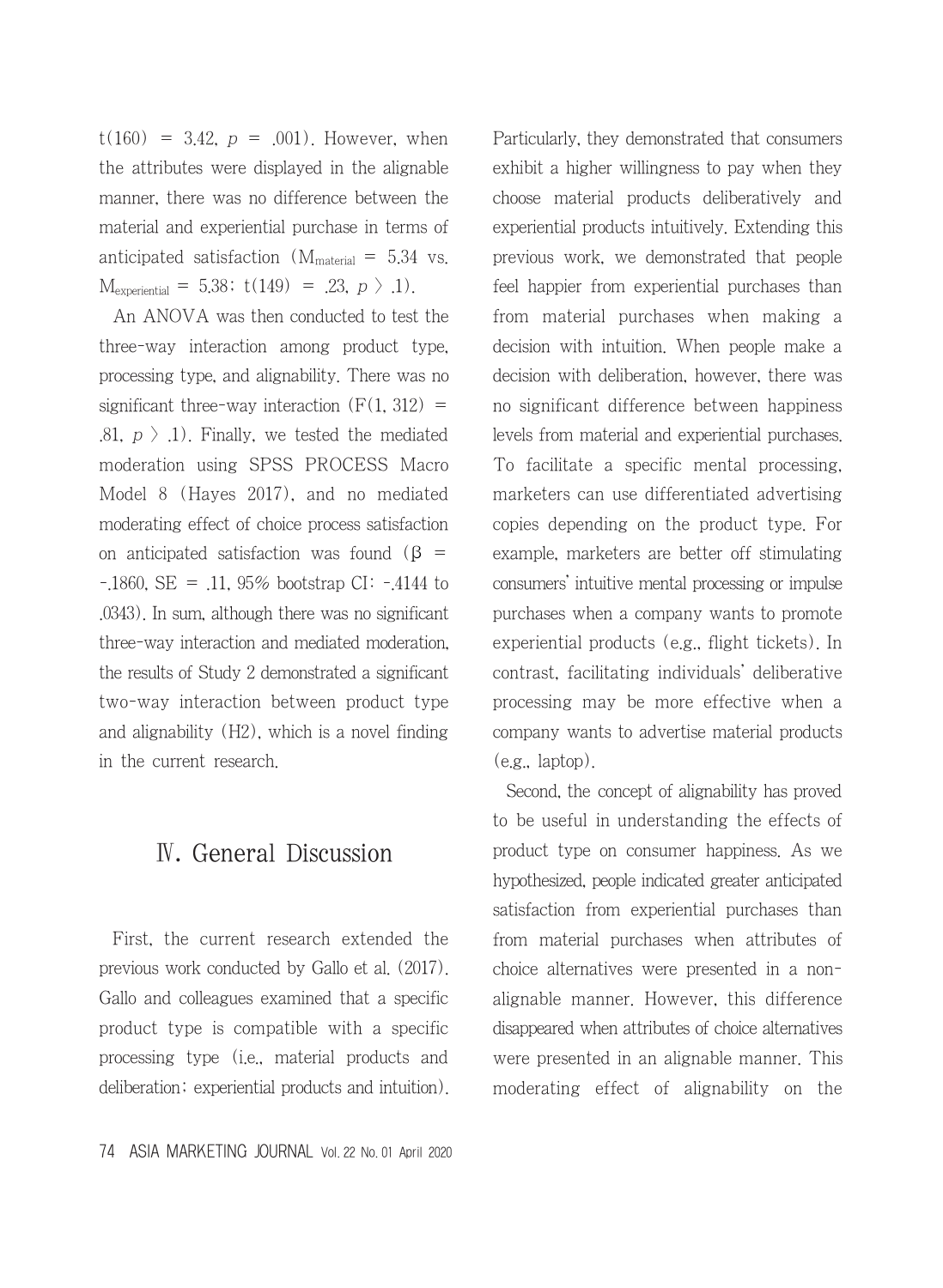relationship between product type and anticipated satisfaction provide a meaningful managerial implication. Alignability can play a critical role in presenting product specifications. For example, marketers should be careful when they provide or display attributes of material products in a non-alignable manner. This non-alignable presentation of material products can produce adverse effects such as choice deferral and discouraging consumers' motivation to process information.

There are several limitations of the current research, which should be addressed in future research. First, we failed to show a three-way interaction among product type, processing type, and alignability. One concern is that whether the stimuli we used can successfully manipulate our main factors. In the future research, we can test this qualified effect by adopting different stimuli. Second, although we proposed choice process satisfaction as a potential mediator, it did not mediate the moderating effect of processing type on the relationship between product type and anticipated satisfaction. Future studies would suggest other meaningful mediators, such as amount of information or ease of comparison. Finally, we investigated the effect of product type on happiness by focusing on the distinction between material and experiential goods. We could further examine our current findings by adopting other types of products such as utilitarian and hedonic goods or luxury and necessity products. By

doing so, we hope to contribute to the existing literature on consumer happiness.

> $\langle$ Received February 11. 2020 $\rangle$  $\langle$  Accepted April 14, 2020 $\rangle$

#### References

- Brenner, Lyle, Yuval Rottenstreich, and Sanjay Sood (1999), "Comparison, Grouping, and Preference," Psychological Science, 10(3), 225-229.
- Carter, Travis J., and Thomas Gilovich (2010), "The Relative Relativity of Material and Experiential Purchases," Journal of Personality and Social Psychology, 98(1), 146-159.
- Dhar, Ravi, and Klaus Wertenbroch (2000), "Consumer Choice between Hedonic and Utilitarian Products," Journal of Marketing Research, 37(1), 60-71.
- Dijksterhuis, Ap, and Loran F. Nordgren (2006), "A Theory of Unconscious Thought." Perspectives on Psychological Science, 1 (2), 95-109.
- Dijksterhuis, Ap, and Zeger Van Olden (2006), "On the Benefits of Thinking Unconsciously: Unconscious Thought Can Increase Post-Choice Satisfaction," Journal of Experimental Social Psychology, 42(5), 627-631.
- Epstein, Seymour (1994), "Integration of the Cognitive and the Psychodynamic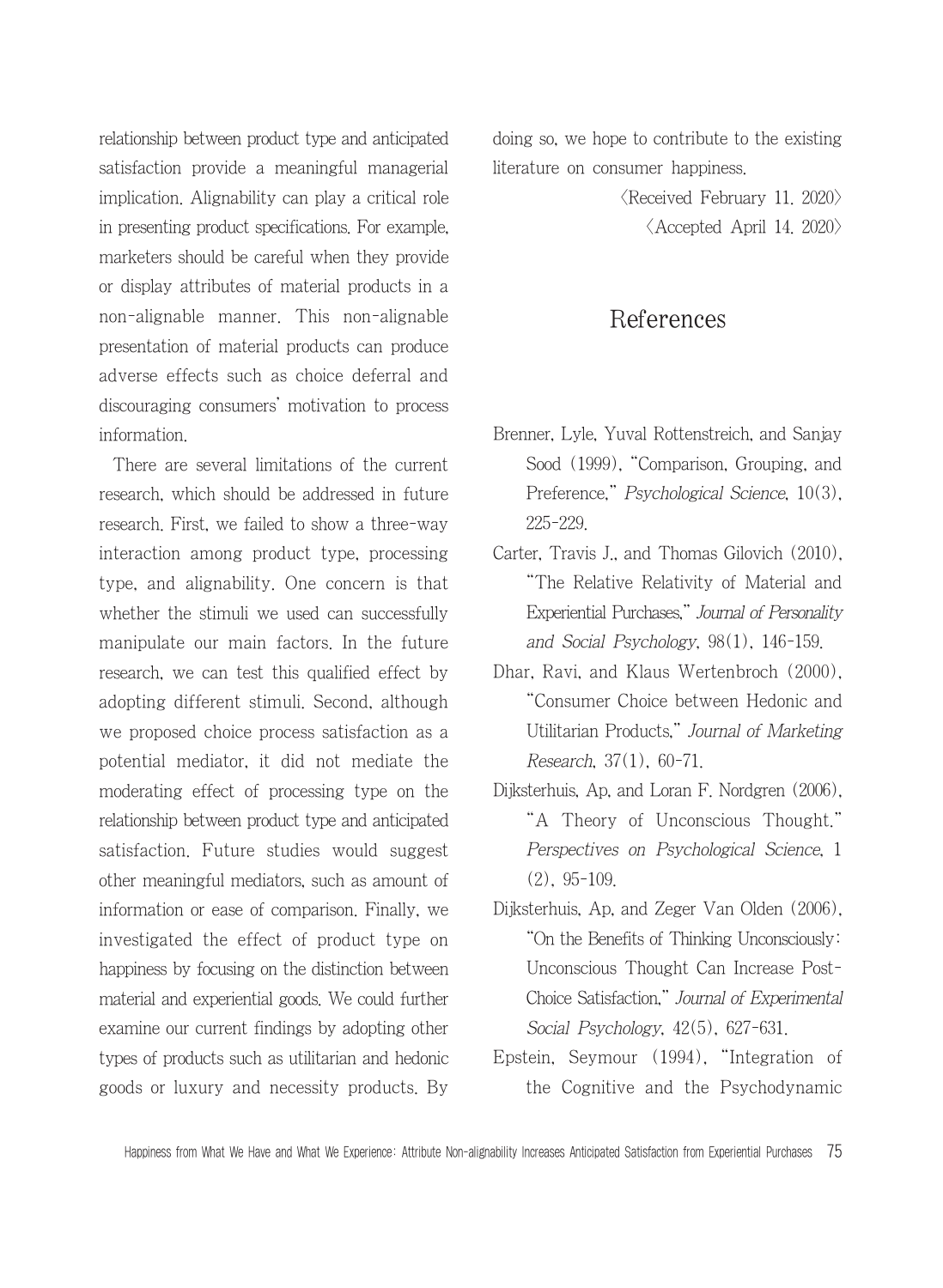Unconscious," American Psychologist, 49 (8), 709-724.

- Gallo, Iñigo, Sanjay Sood, Thomas C. Mann, and Thomas Gilovich (2017), "The Heart and the Head: On Choosing Experiences Intuitively and Possessions Deliberatively," Journal of Behavioral Decision Making, 30(3), 754-768.
- Hayes, Andrew F. (2017), Introduction to Mediation, Moderation, and Conditional Process Analysis, Second Edition: A Regression-Based Approach, 2nd ed. New York, NY: Guilford Press.
- Holbrook, Morris B., and Elizabeth C. Hirschman (1982), "The Experiential Aspects of Consumption: Consumer Fantasies, Feelings, and Fun," Journal of Consumer Research, 9(2), 132-140.
- Huber, Joel, John W. Payne, and Christopher Puto (1982), "Adding Asymmetrically Dominated Alternatives: Violations of Regularity and the Similarity Hypothesis," Journal of Consumer Research, 9(1), 90- 98.
- Inbar, Yoel, Jeremy Cone, and Thomas Gilovich (2010) "People's Intuitions about Intuitive Insight and Intuitive Choice." Journal of Personality and Social Psychology, 99(2), 232-247.
- Kahneman, Daniel (2003), "A Perspective on Judgment and Choice: Mapping Bounded Rationality," American Psychologist, 58(9), 697-720.
- Kivetz, Ran, and Itamar Simonson (2002), "Earning the Right to Indulge: Effort as a Determinant of Customer Preferences toward Frequency Program Rewards," Journal of Marketing Research, 39(2), 155-170.
- Kivetz, Ran, and Itmar Simonson (2003), "The idiosyncratic Fit Heuristic: Effort Advantage as a Determinant of Consumer Response to Loyalty Programs," Journal of Marketing Research, 40(4), 454-467.
- Kumar, Amit, and Thomas Gilovich (2015), "Some "Thing" to Talk About? Differential Story Utility from Experiential and Material Purchases," Personality and Social Psychology Bulletin, 41(10), 1320-1331.
- Langer, Ellen J. (1989), "Minding Matters: The Consequences of Mindlessness– Mindfulness," Advances in Experimental Social Psychology, 22, 137-173.
- Lee, Jacob C., Deborah L. Hall, and Wendy Wood. (2018), "Experiential or Material Purchases? Social Class Determines Purchase Happiness," Psychological Science, 29(7), 1031-1039.
- Mano, Haim, and Richard L. Oliver (1993), "Assessing the Dimensionality and Structure of the Consumption Experience: Evaluation, Feeling, and Satisfaction," Journal of Consumer Research, 20(3), 451-466.
- Metcalfe, Janet, and Walter Mischel (1999), "A Hot/Cool-System Analysis of Delay of Gratification: Dynamics of Willpower,"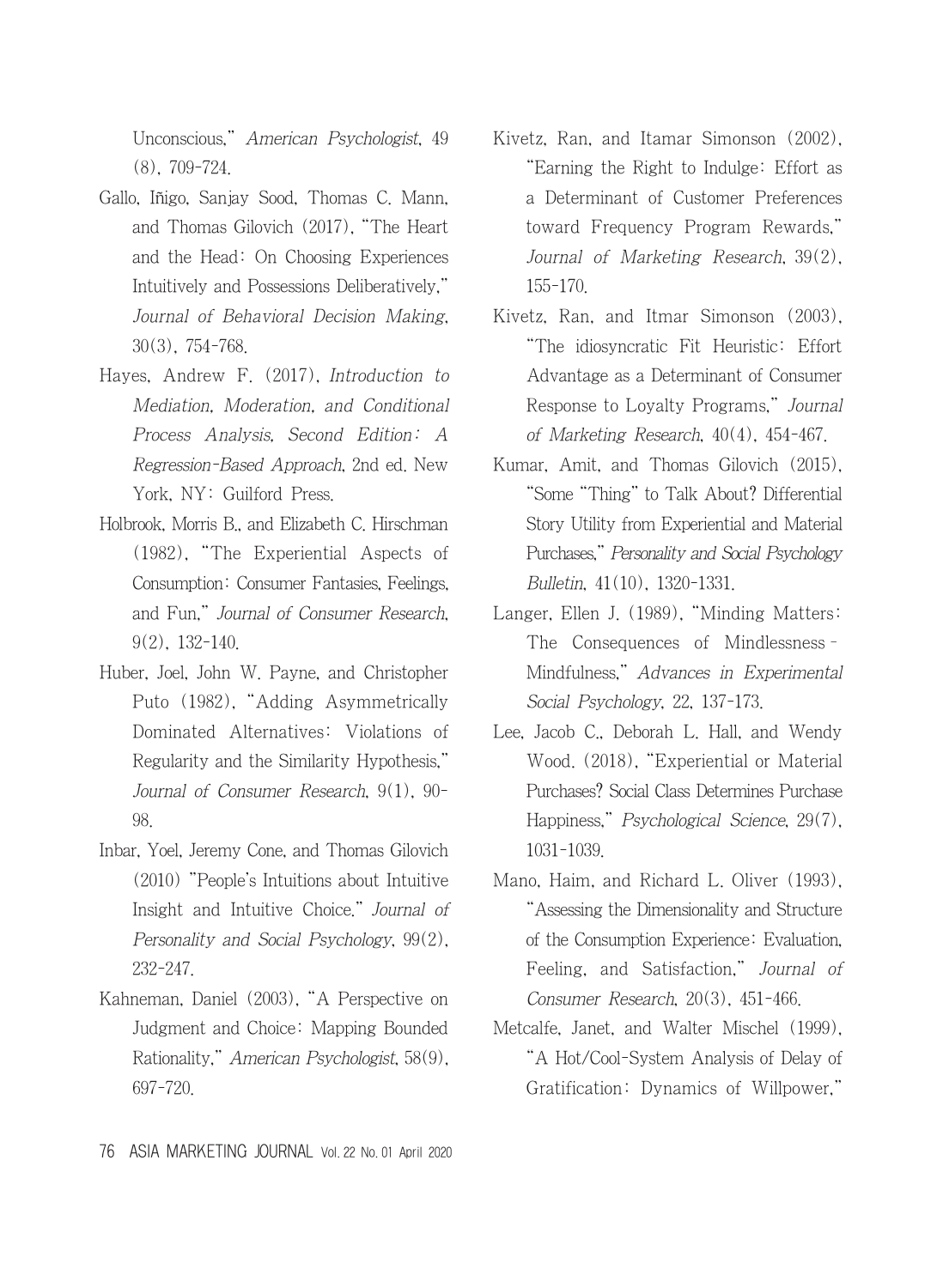Psychological Review, 106(1), 3-19.

- Nicolao, Leonardo, Julie R. Irwin, and Joseph K. Goodman (2009), "Happiness for Sale: Do Experiential Purchases Make Consumers Happier than Material Purchases?", Journal of Consumer Research, 36(2), 188-198.
- Nordgren, Loran F., and Ap Dijksterhuis (2009), "The Devil Is in the Deliberation: Thinking Too Much Reduces Preference Consistency," Journal of Consumer Research, 36(1), 39- 46.
- Nordgren, Loran F., Maarten W. Bos, and Ap Dijksterhuis (2011), "The Best of Both Worlds: Integrating Conscious and Unconscious Thought Best Solves Complex Decisions," Journal of Experimental Social Psychology, 47(2), 509-511.
- Rook, Dennis W. (1987), "The Buying Impulse," Journal of Consumer Research, 14(2), 189- 199.
- Rook, Dennis W., and Stephen J. Hoch (1985), "Consuming Impulses," Advances in Consumer Research, 12(1), 23-27.
- Rosenzweig, Emily, and Thomas Gilovich (2012), "Buyer's Remorse or Missed Opportunity? Differential Regrets for Material and Experiential Purchases," Journal of Personality and Social Psychology, 102(2), 215-223.
- Rottenstreich, Yuval, and Christopher K. Hsee (2001), "Money, Kisses, and Electric Shocks: On the Affective Psychology of Risk," Psychological Science, 12(3), 185-190.
- Rottenstreich, Yuval, Sanjay Sood, and Lyle

Brenner (2007), "Feeling and Thinking in Memory Based versus Stimulus Based Choices," Journal of Consumer Research, 33(4), 461-469.

- Schwartz, Barry, Andrew T. Ward, John Monterosso, Sonja Lyubomirsky, Katherine White, and Darrin R. Lehman (2002), "Maximizing versus Satisficing: Happiness Is a Matter of Choice," Journal of Personality and Social Psychology, 83(5), 1178-1197.
- Shiv, Baba, and Joel Huber (2000), "The Impact of Anticipating Satisfaction on Consumer Choice," Journal of Consumer Research, 27(2), 202-216.
- Simonson, Itamar (2005), "In Defense of Consciousness: The Role of Conscious and Unconscious Inputs in Consumer Choice," Journal of Consumer Psychology, 15(3), 211-217.
- Smith, Eliot R., and Jamie DeCoster (2000), "Dual-Process Models in Social and Cognitive Psychology: Conceptual Integration and Links to Underlying Memory Systems," Personality and Social Psychology Review, 4(2), 108-131.
- Stanovich, Keith E., and Richard F. West (2000), "Individual Differences in Reasoning: Implications for the Rationality Debate?" Behavioral and Brain Sciences, 23(5), 645- 665.
- Sun, Jin, Hean Tat Keh, and Angela Y. Lee (2012), "The Effect of Attribute Alignability on Service Evaluation: The Moderating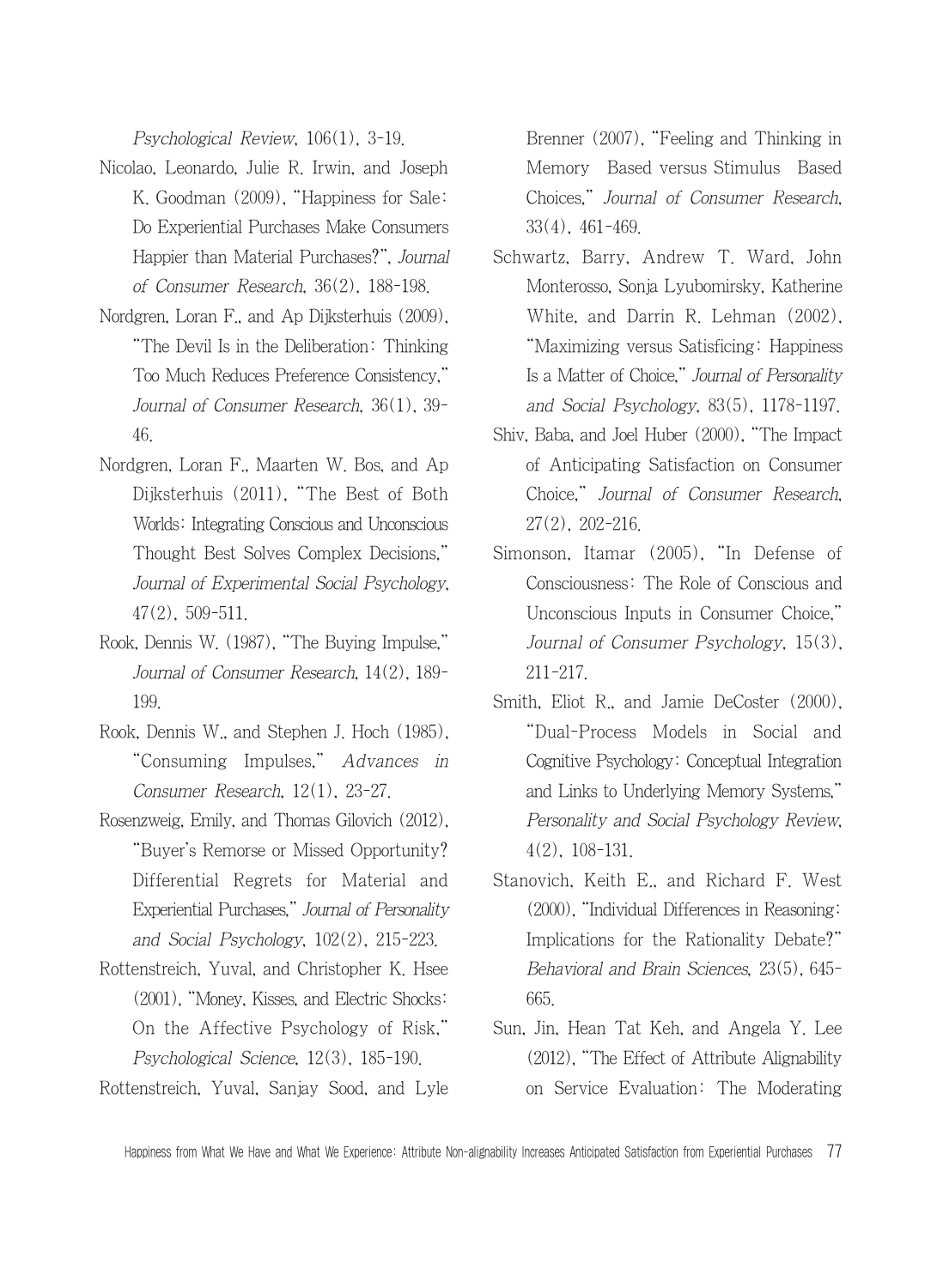Role of Uncertainty," Journal of Consumer Research, 39(4), 831-847.

- Tully, Stephanie M., Hal E. Hershfield, and Tom Meyvis (2015), "Seeking Lasting Enjoyment with Limited Money: Financial Constraints Increase Preference for Material Products over Experiences," Journal of Consumer Research, 42(1), 59-75.
- Van Boven, Leaf, and Thomas Gilovich (2003), "To Do or To Have? That Is the Question," Journal of Personality and Social Psychology, 85(6), 1193-1202.
- Von Neumann, John, and Oskar Morgenstern (1944), Theory of Games and Economic Behavior. Princeton, NJ: Princeton University Press.
- Wilson, Timothy D., Douglas J. Lisle, Jonathan W. Schooler, Sara D. Hodges, Kristen J. Klaaren, Suzanne J. LaFleur (1993), "Introspecting about Reasons Can Reduce Post-Choice Satisfaction," Personality and Social Psychology Bulletin, 19(3), 331-339.
- Zhang, Shi, and Gavan J. Fitzsimons (1999), "Choice-Process Satisfaction: The Influence of Attribute Alignability and Option Limitation," Organizational Behavior and Human Decision Processes, 77(3), 192-214.
- Zhang, Shi, and Arthur B. Markman (1998), "Overcoming the Early Entrant Advantage: The Role of Alignable and Nonalignable Differences," Journal of Marketing Research, 35(4), 413-426.